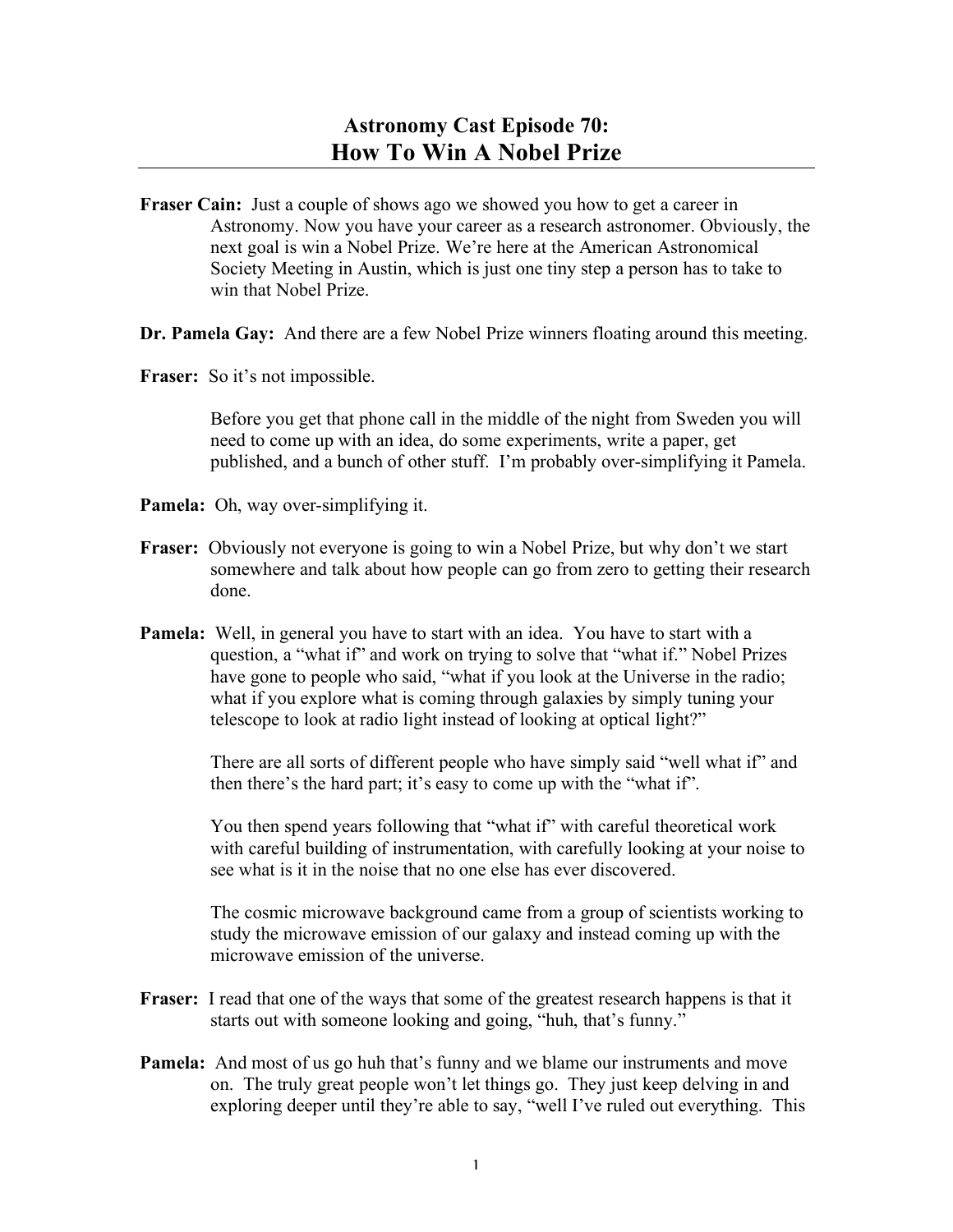is something new. This is something exciting." Then they followed up with figuring out what it is, and it's a collaborative process with different people shaking ideas out on other people who can then go, "no that's crazy but what if"…and you follow all the "what ifs" until you find the truth.

Fraser: Okay. Let's start at the beginning then. Let's say you have an idea or you look at your data and think, "huh, that's funny." What's the next step?

**Pamela:** Math.

**Fraser:** Okay.

- **Pamela:** The first step is you go through and do a statistical analysis. You see if you can repeat it. You have to be able to repeat something. If it happened only once never to be repeated again, it probably wasn't real.
- **Fraser:** Right, I guess what I'm saying is how will you get access to telescopes? How will you get access to the equipment you need to even follow your crazy ideas?
- **Pamela:** Let's say you're not trying to figure out what the noise in your data is but rather you come up with this idea of "I think foo is true about galaxies" and you want to figure out how to prove to the rest of the entire scientific community that is true. Well the first step is you do a literature search and make sure no one else has ever studied foo.
- **Fraser:** So where would you do a literature search?
- **Pamela:** There are two places to go. There is the NASA ADS website which is pretty much a collection of all the published journals. Some of them unfortunately, you have to pay huge subscription fees to get access to the most recent articles. But there is hope.

There is another site XXX.lanl.gov It's ArchiveX, it sounds like a porn site but it's run out of Lawrence Livermore National Labs and it's where pretty much everyone goes to dump a copy of their latest research. Often people dump a copy before it has even gone through peer review to get feedback from the community - what questions do people have and what ways can you make your paper better before you take it to publication?

**Fraser:** Right. These all have search engines you can put in key words, you can put in search of the text. It's all available, you can read their research and make sure that whatever your idea is, nobody else has, or you find what everyone else thinks on the subject and you can decide whether your thinking is absolutely brand new or just a variation of what somebody else thought about.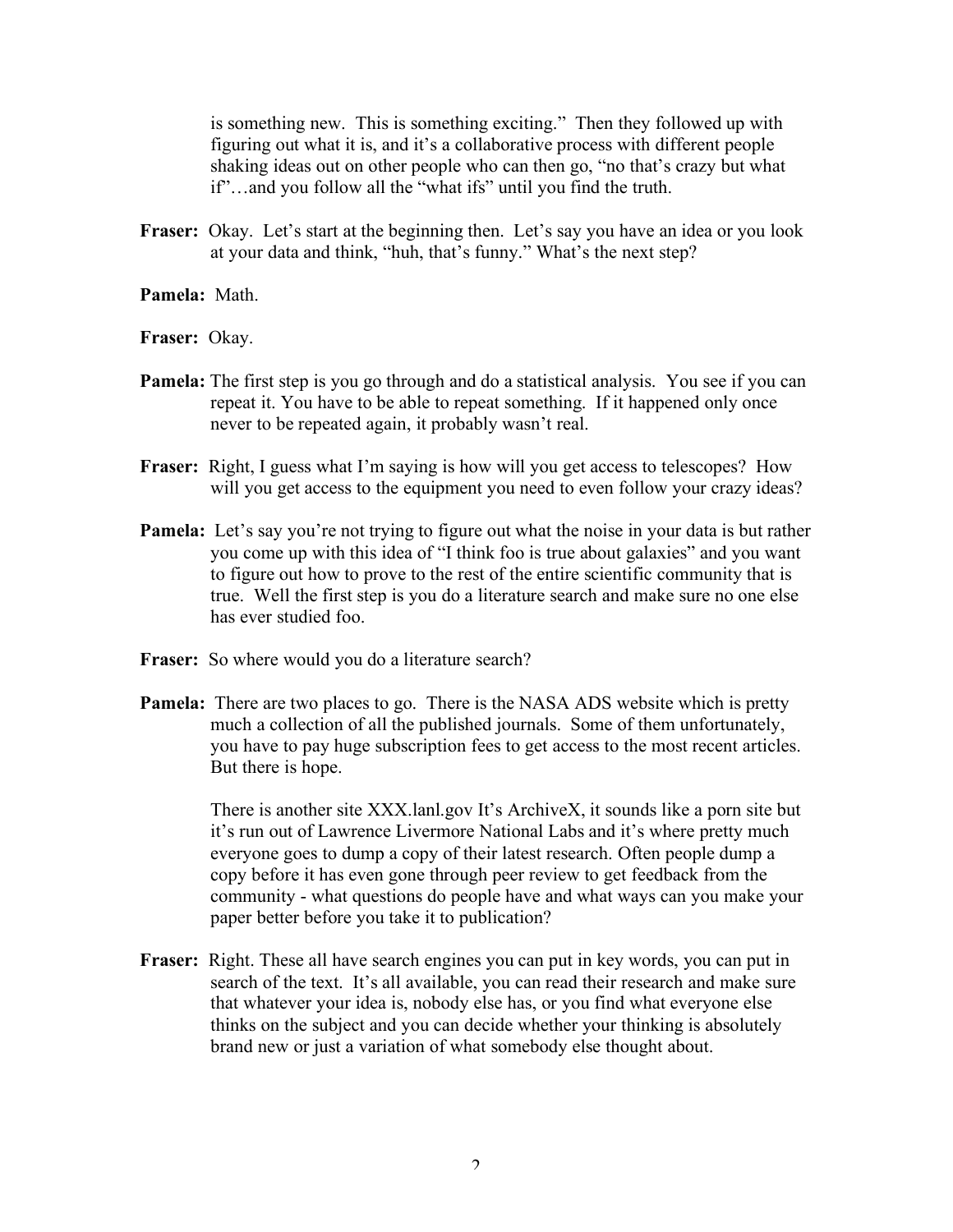I guess when you see what other people thought about it helps you search and refine your thinking and you come up with new ideas.

**Pamela:** Then you need some sort of an infrastructure to put your idea in. "I think Galaxies might have foo because"... And then you go through and demonstrate what is the evidence that this could be out there waiting to be found. What are the breadcrumbs that are leading you to discover this new foo about galaxies?

> Once you've put these breadcrumbs together and found the path through the woods, then you write telescope proposals. You write grant proposals. You try to get the time and the money that will allow you to study this effect. This is it's own peer-review process.

You send out a proposal for telescope time and you'll either get telescope time or you'll get feedback that says, "well we didn't give you time because we are concerned about the following things. Follow up on this. Tell us more; convince us better".

- **Fraser:** You have to sell to the telescope managers that your idea is worth exploring.
- **Pamela:** It's actually a committee of hopefully your peers or the people you hope to be peers with in the future. It's a select group of scientists who sit down and it's not always the same group of people every time. They go through all the proposals and sometimes hundreds of proposals looking for forest nights of telescope time to be available to them.

These people go through and use their wisdom and ability to use the scientific method to examine your argument. Think of them as the jury in a court case and you are the lawyer making your opening statement. You have to sell your idea and only once you've convinced them that your idea is worth pursuing do you get the ability to pursue it.

- **Fraser:** But as you've said, there are other avenues you can go to. There are networks of amateurs and there are other ways. You make the same pitch to multiple missions to multiple telescopes.
- **Pamela:** One of the best ways to do it is first you go to some easily accessed groundbased telescope and get some preliminary observations. With the preliminary observations you say either we have a hint of this being possible or we can't eliminate this as being possible because the observations aren't good enough using this telescope so clearly we need a bigger and better telescope.

They want you to first use the cheap, easily available resources before you can get the Hubble Space Telescope time – the very large telescope time. It's a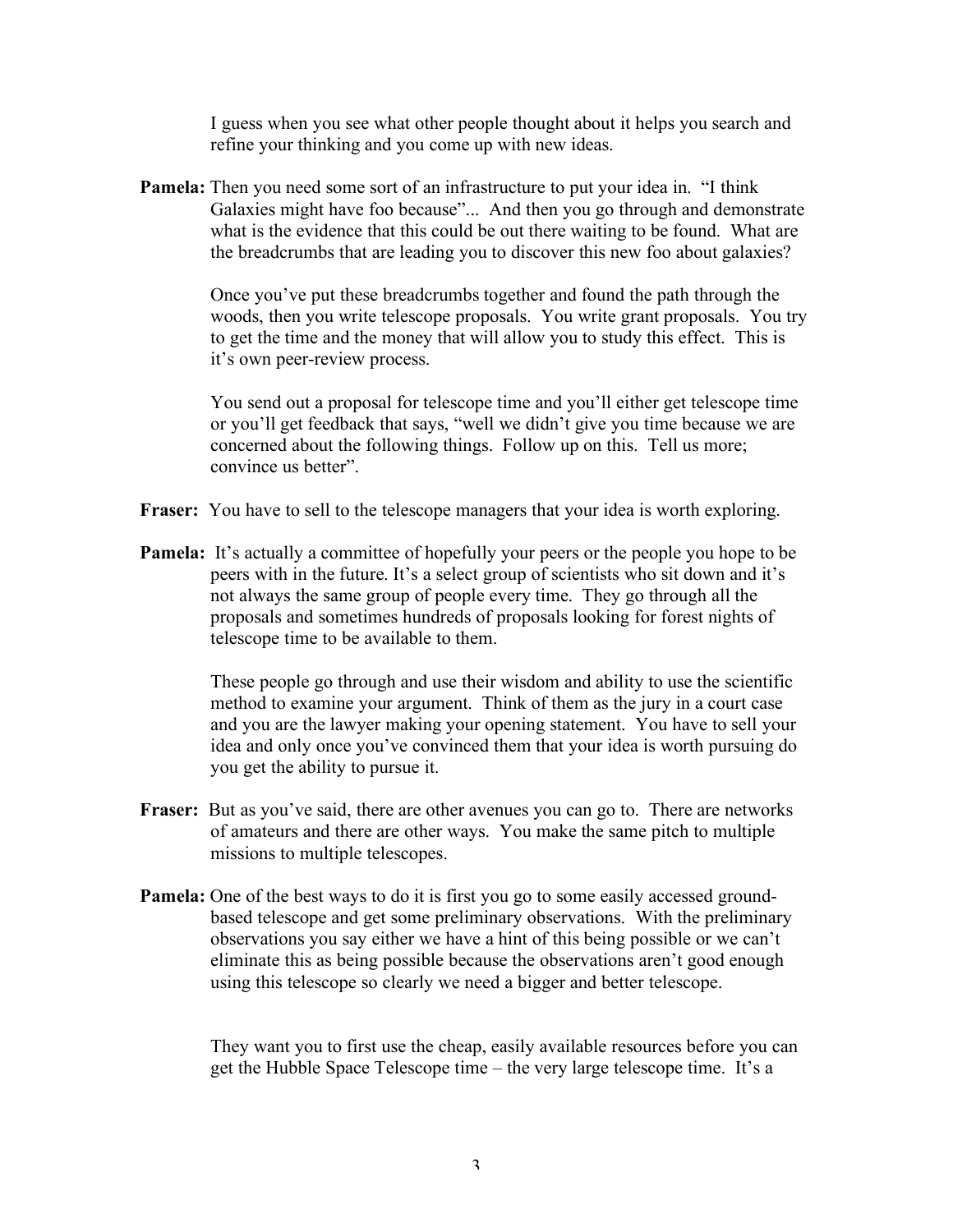matter of did you do your homework or not. It's big resources and there are not a lot of resources out there to share.

- **Fraser:** So you have written your proposal, your peers have come back and said this sounds like it's worth pursuing so they'll schedule you time on the equipment?
- **Pamela:** You get time on the equipment; they then often just ship the data to you. A lot of the telescopes now are what they call Q-based. You say, "these are the conditions that need to be met for my observations to be taken," and a night assistant automatically gets your data and ships it to you either over the internet or perhaps on a DVD.
- **Fraser:** So you don't have to go to the telescope?
- **Pamela:** No, not at all.
- **Fraser:** You don't have to head out to space to look through the Hubble?
- **Pamela:** No, definitely not that one.
- **Fraser:** But in many cases, the proposal is approved and you're in. At the time that they promised your data will come to you and you can start crunching it.
- **Pamela:** It's all beautiful magic. Once you get your telescope data that is just the start. It can take months to get your data reduced to a point where you have numbers you believe are actually true.

You get your data, you reduce it, you play with it, try this, try that and a couple of months down the line you have something where you can make graphs and plots.

From your graphs and plots you have to try to figure out what does my graph and my plot mean? In some cases you can get completely new science just by graphing two variables no one every thought to graph before.

**Fraser:** But in many cases you have an idea of what you should be expecting with your galaxy theory and you are now looking through the data and checking to see if your theory matches reality.

## **Pamela:** Yes.

**Fraser:** And as you are saying, there could very well be any number of interesting things that poke up in the data that are completely separate from what you're working on and that probably must just work into brand new proposals to look for more information.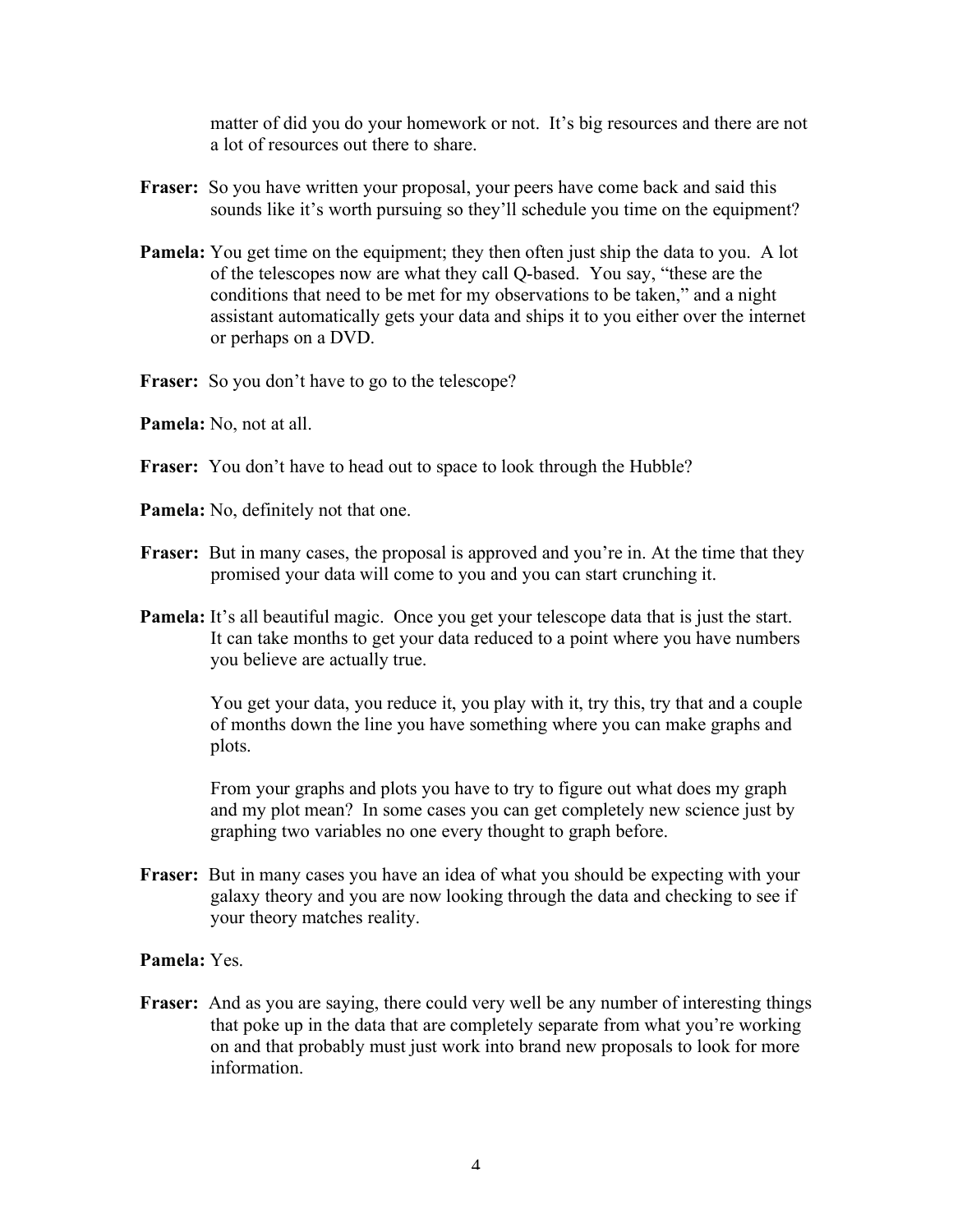- **Pamela:** Every new question you answer ends up creating ten, fifteen, twenty, a thousand more questions, more ideas, more things you just need another ten nights of telescope time to explore.
- **Fraser:** But even if you get a no result, that's still useful because that just means that your theory is wrong and that's okay.
- **Pamela:** Or sometimes you just simply haven't come up with a better way to do something.

One of the more frustrating aspects of my doctoral dissertation is that I successfully proved that that if you look at one radio source you have roughly 23% probability of finding a cluster of galaxies around that. We already knew that. But if you look at a grouping of six radio sources, you have a 27% a whole 4% better chance of finding a galaxy cluster. It wasn't really easy.

**Fraser:** Intriguing.

- **Pamela:** It wasn't really useful though because it takes a lot of time to find the clustering and prove that it is real. It was a very sad result, but is was a true result and it was worth sharing to prevent anyone else from following this bad avenue of exploration.
- **Fraser:** All right, so let's say that you got your data, you've crunched your numbers and you believe you now have a result.
- **Pamela:** Then you publish. Often the first step is coming to a meeting like this one, the American Astronomical Society meeting and putting a poster presentation together.

This is where you have a 48-inch x 48-inch sheet of paper to convince everyone of the vague outline of your idea. Show your graphs. Give captions. Give a few hundred, maybe a thousand words of text in big enough letters that someone slinking past with their coffee trying not to attract any attention will be able to read as they slink past.

- **Fraser:** I can't overstate that it really looks like a kid's science fair with posters around. It really seems like you would expect it was a lot fancier but it is like a big piece of paper with a bunch of pretty pictures on it and some graphs and a person standing beside it trying to get people to come take a look at it.
- **Pamela:** It's just amazing the diversity of people. My very first time I presented was at AAS in San Antonio, TX and the person hanging the poster next to me was Erica Bonvetnse (?) who had written the textbook I was using that semester and was another variable star astronomer and many, many other things. She's just awesome.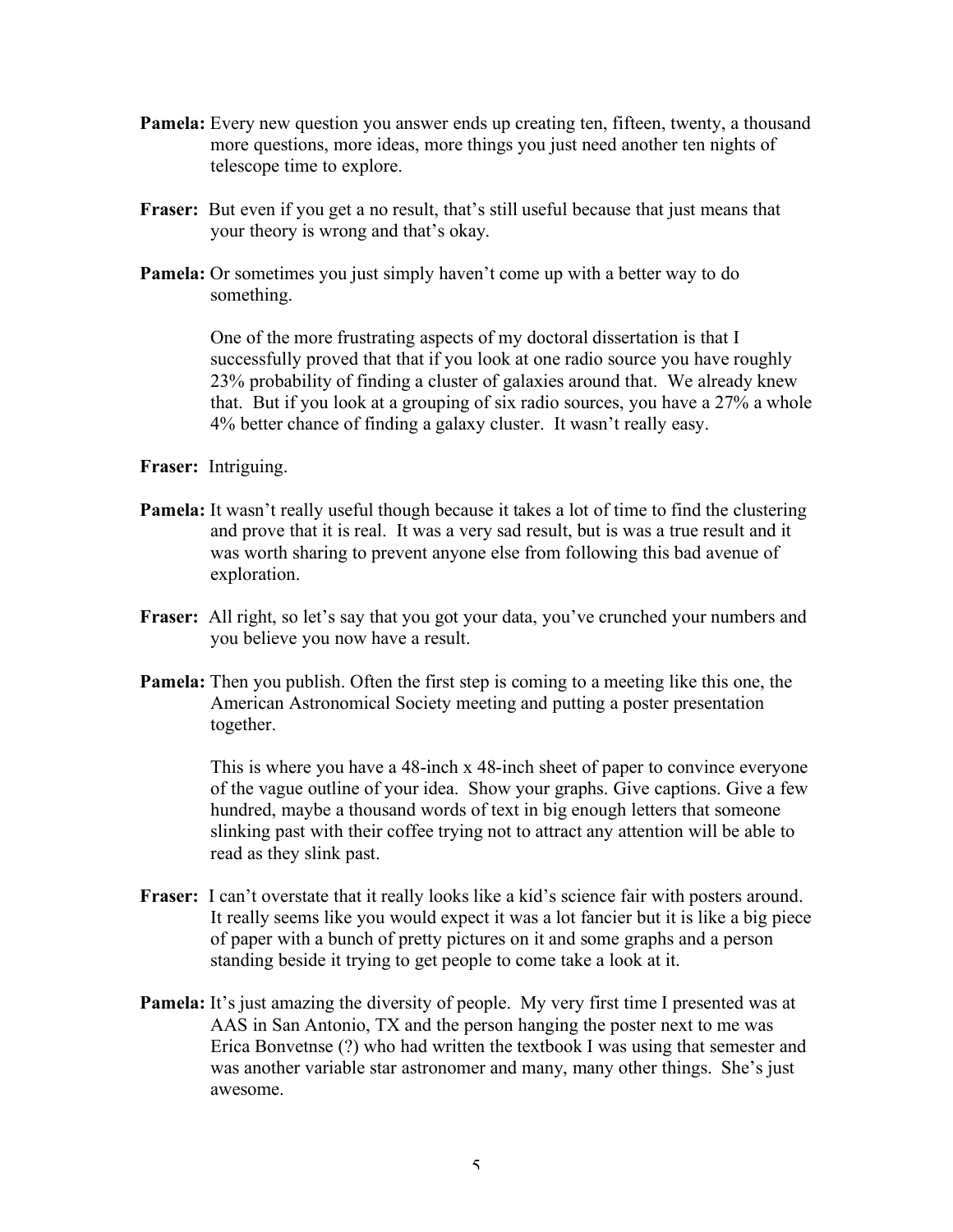I totally fan-girled over this woman older than my grandmother – that's probably not true. But I made her sign her book and then she just stood there dutifully next to her poster just like I, the little meek undergrad did.

So you see everyone from high schools students in some rare cases to the most senior faculty standing quietly next to their poster waiting for someone to come by and actually care.

Fraser: So you have to do your time with your poster.

## **Pamela:** Yes.

- **Fraser:** All right. That's only one part of the conference. The other parts are the meetings.
- **Pamela:** There are meetings and oral presentations, but posters are the primary way to convey information. There are also 5-minute oral presentations.
- **Fraser:** Posters are the primary. It blows me away that standing beside a poster is the way that you communicate your research and your ideas to other astronomers.
- **Pamela:** Well what's great about is if your options are give a 5 minute oral presentation or present a poster, with your 5 minute oral presentation you have no time to say anything – that's 3 overhead slides; 3 powerpoint slides.

At your poster, you can stand there and you can have a dialogue with your peers. You can find out who has data on this source that is sitting in a drawer unprocessed because they took it for some project they decided not to do. You can interact, you can get great ideas.

That is what's important about doing these poster and oral presentations is dialoguing with other people. Finding out what don't you know that is hidden in somebody else's head or drawer or some journal article that you just missed because it is easy to miss one or two. There are thousands and thousands out there.

You go through this process of dialogue. Science is a collaborative effort. Very few people work in any sort of isolation and we generally refer to the people who work in isolation as cranks because science is dialogue. Each person's idea is growing on everyone else's ideas.

Once you've gone through these presentations, then you're ready to sit down and spew out your five to ten page journal article that you then submit to a journal for final publication.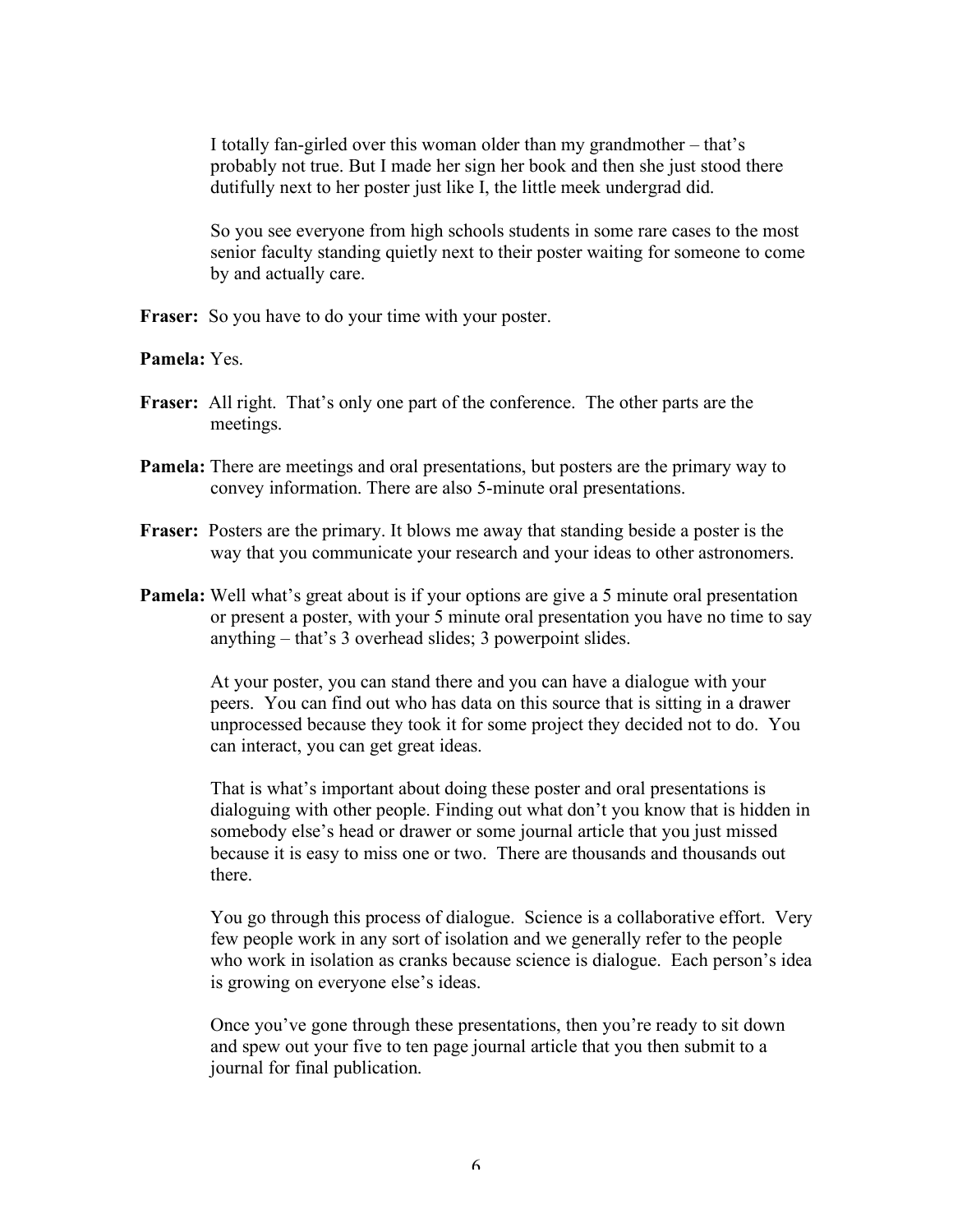- **Fraser:** So once you've gotten all the feedback from your poster presentation, you've sat in a bunch of meetings, you've had a chance to collaborate with some of your peers, you then go back to your quiet office space and write up your findings.
- **Pamela:** Yes. You write up your findings.
- **Fraser:** Now that you have a journal article what do you do with it?
- **Pamela:** You hope that somebody reads it. This is where if you write a really good paper and it catches someone's attention, if you have a really remarkable finding you might actually write a press release for it or go to your University Press Officer and get them to write a press release for it. If you're lucky, people will read your paper and most papers really get read like ten times.
- **Fraser:** Where will they read your paper?
- **Pamela:** In the journals that come out.
- **Fraser:** So your paper isn't guaranteed to go in a journal.
- **Pamela:** No, you take your paper and submit it. The step that we all painfully try and forget is when you get your referee's report back.

So, you submit your paper to the journal. The journal then finds someone who's not one of your direct collaborators and is quite often your direct competitor, sends your paper to them and asks them should we publish this? They will generally say, "yes, but make all of the following corrections." Often you have to go through three rounds before you actually you get the yes.

The first round will be: this is worth publication but needs serious revision. You then revise. It then comes back and says: much better and if you're really lucky that's when they say yes fix these four sentences that you wrote stupidly.

Occasionally you have to go to a third before they finally say yes, this is worth publishing. Often referees are extremely useful since they are coming at it from outside of the problem they are able to say, I think I know where you're going with this idea but I shouldn't have to guess. Flesh this out so that anyone reading this knows what you're thinking.

Sometimes they write just the most amazingly vague things like expand on paragraph six. And I think, what about paragraph six do I need to expand upon? You're just wondering, how dumb can this person be?

**Fraser:** Of course, any of the people who would have worked on any of Pamela's papers in the past they were wonderful.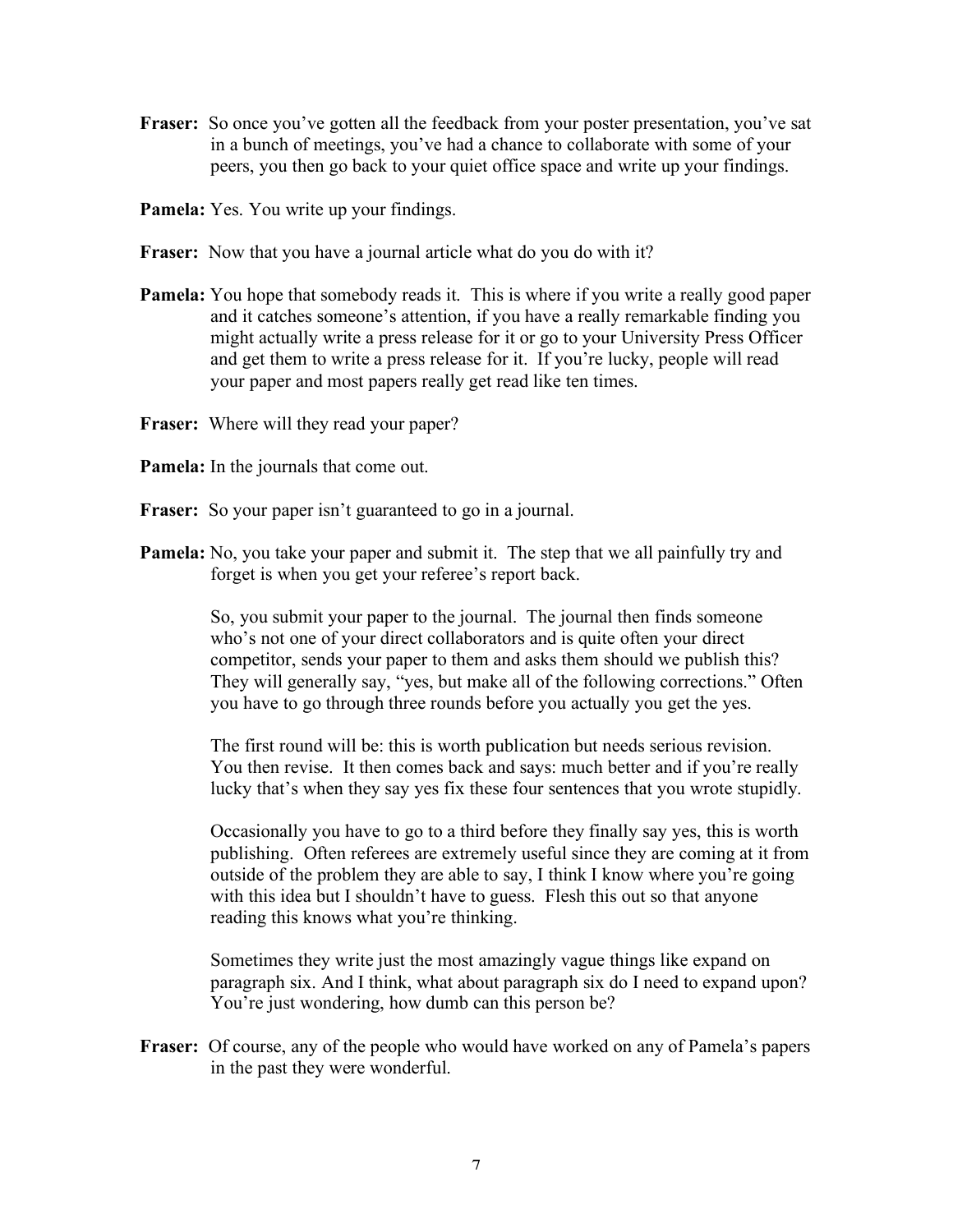- **Pamela:** Right and the grant process is the exact same way. So you get back these referee reports, make all the changes, eventually get your paper accepted and then it often comes out several months later.
- **Fraser:** And that's the peer review process, right? You're submitting your paper to your peers – in many cases your enemies – and they're trying everything they can do to find a hole in what you've thought of. Trying to make sure the words you're using are as clear as possible before the journal is willing to publish it.

So you run that gauntlet, you do the final edit; no one else can nitpick any other problem with your journal article; it gets published into a journal. What are the journals?

**Pamela:** The primary ones in astronomy are the Astronomy Journal, the Astrophysical Journal, the publications of the Astronomical Society of the Pacific, the monthly notices of the Royal Astronomical Society, Nature and Science and Astronomy and Astrophysics. Nature and Science are big only because they have the biggest press engines.

> A lot of really great science comes out in the Astrophysical Journal that is totally worth being in Nature and Science but the authors just don't feel like jumping through that hoop. Nature and Science are hard to work with.

- **Fraser:** They want to make it all pretty slick with pictures.
- **Pamela:** With the Astrophysical Journal, you know it's going through peer review, it's going out to your peers which doesn't necessarily happen with Nature and Science. You get your journal article in Astrophysical Journal or one of the other journals and now you hope somebody reads it.

If you're lucky and people read your work, that's when you start getting invited to give university talks. You are invited to give talks at conferences like this one and at other conferences out there and your idea starts to build and is shared and starts to become a foundation of what we do.

- **Fraser:** So what will happen is future researchers will be referencing your work in their work. Citations, is that right?
- **Pamela:** Citations are sort of the thing that we all want the most. It's one thing to publish ten journal articles a year, but if no one ever cites them or no one ever reads them, what good are they?

Given the choice of inviting a speaker who's written three papers that each have a thousand references and that happens very, very rarely, but it occasionally happens, or someone who's written a hundred papers that have never been cited by anyone other than the author, go with the person with a thousand citations.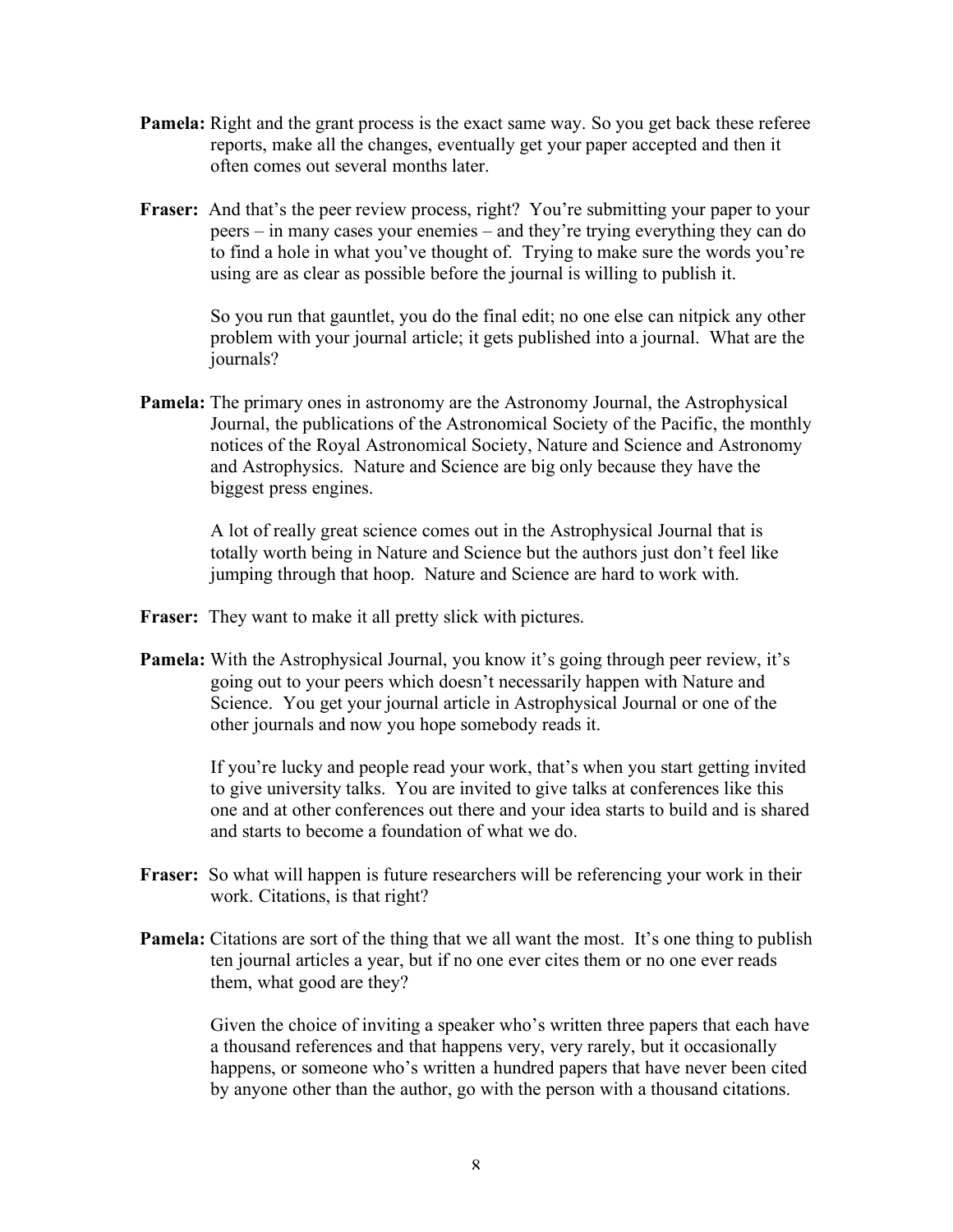They clearly did something that somebody (and in this case a lot of somebodies), care about and need to know.

- **Fraser:** Right and so it's almost like the citations are the votes from other researchers that the work that you've been doing is of value and is a high contribution to the field.
- **Pamela:** It's just like how many links does the Podcast website have; how many links does the blog have pointing at it.
- **Fraser:** It's almost like the same model that Google works on that the more links to a website the more popular Google has decided that website is so the more likely it is to show up in future searches.
- **Pamela:** The way it actually ends up happening in some cases is someone finds a cool effect and that cool effect ends up taking on the names of the authors. So you have the Butcher-Oemler effect in galaxy evolution. You have the Geller Hook diagram. These are all people and those are the names on the journal article that brought forward this new idea that now bears that idea's name.
- **Fraser:** You get to have your name just run along with it for the rest of the time that it gets used.
- **Pamela:** Forever.
- **Fraser:** That's the way to go.
- **Pamela:** Yes. So now anyone who is out there doing large-scale structuring Geller Hook…is still there. For a long time galaxy formation was the Agen Linden Bell model. I hope I got those names correct otherwise I'm going to be laughed at later. But Searles Zin model – there's all these different it's just the names of the people on the article and that's what you remember and those names go on to sum up all the ideas in those journal articles, those key papers to our fields.
- **Fraser:** If you want to be a working astronomer, how often should you be publishing?
- **Pamela:** It depends on what you do. There are people out there who are amazingly prolific and put out one paper a month or more in some cases. All because you're chewing out a whole lot of papers doesn't mean you're doing excellent science.
- **Fraser:** No, but in some cases I guess like Mike Brown at CalTech who is the person who found the tenth planet. I guess he's got the right technique, the right team…
- **Pamela:** And he's just chewing out discoveries.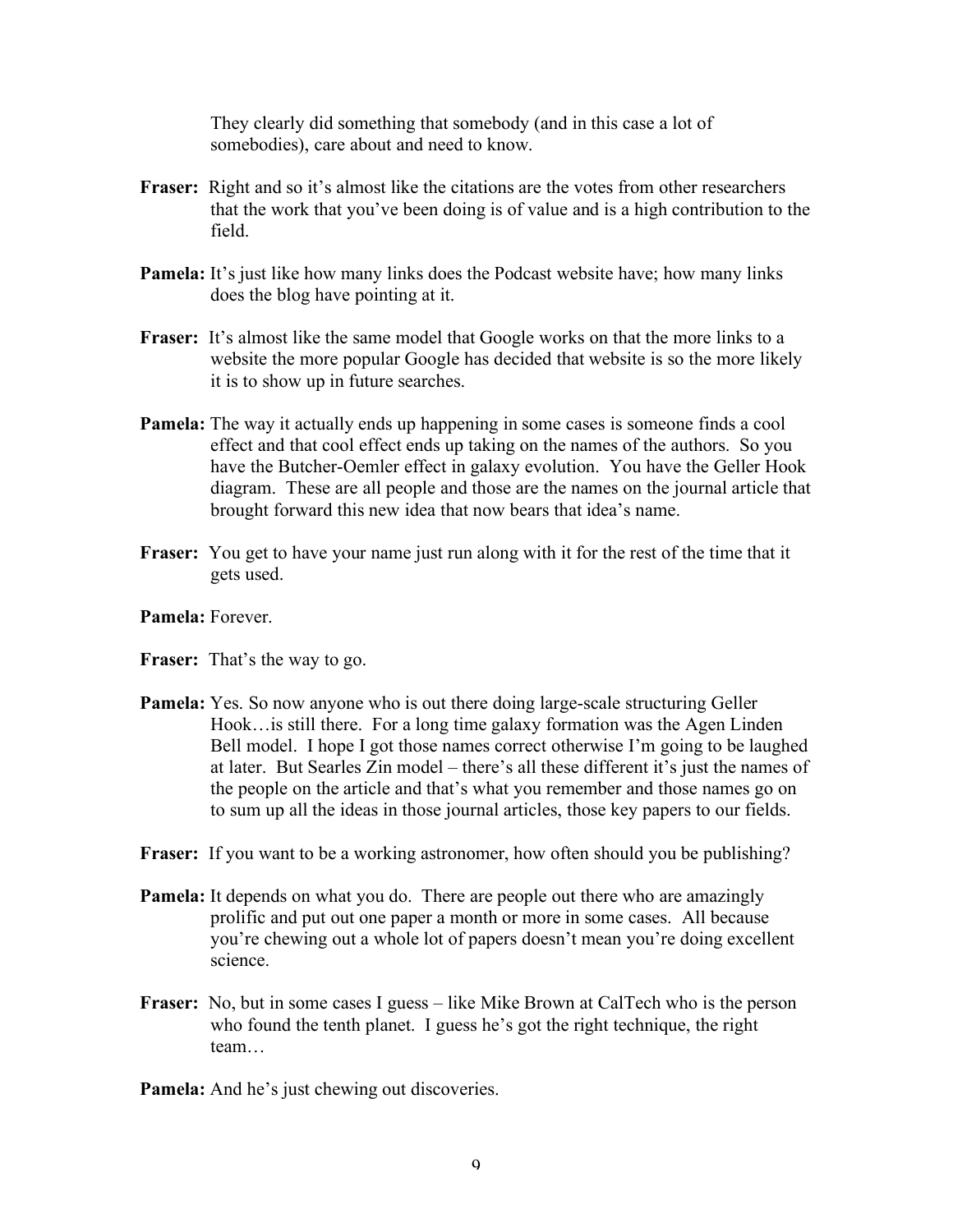- **Fraser:** Exactly. Oh, new planet, new large Kuiper Belt object and just keeps them coming out. In those cases I think you don't really no need to slow down or stop. But if you're going to come up with something really deep in foundation you might as well take your time and get the citation.
- **Pamela:** It depends on what field you're in. If you're a theorist, you might spend a year or two carefully delving through the mathematics and get one publication out of it and you worked very hard the entire time.

In other cases you might be someone who is studying things that it takes two years worth of observations and then all of the analysis that goes in the observations.

- **Fraser:** Think of the people on the Gravity Probe B mission where it will take two years or three years for that to finally gather all of the data to be able to decide and in the end it will be just one sentence like: Yes, Einstein was right again.
- **Pamela:** The number of publications that makes sense for you is really going to depend on what type of science you're doing. There are people like Michael Brown who just chew out papers at a phenomenal rate and then there are other people that two papers a year and they are highly respected scientists. You just have to put all the different pieces together.
- **Fraser:** That's kind of good for the regular folk but now the people who really want to win the Nobel Prize, are there any other further steps you can take or is it you've already done your bit?
- **Pamela:** You've either got it or you don't.
- **Fraser:** So you either thought of something foundational that's going to change everything or keep working.
- **Pamela:** One of the key aspects that I've seen in all the Nobel Prize winners that I've interacted with is these are the people that when you walk through the University halls at 8 p.m. are at their desk. When you walk through the hallways at 6 a.m., they're at their desk.

They go home for 6 hours maybe and they're constantly dedicated, they run a tight ship in terms of keeping their grad students on track and keeping their undergrads on track. Everyone works hard, dots all their I's, crosses all their T's, pays attention and is thorough.

**Fraser:** There is a level of almost organization and hard work and focus and dedication that goes above and beyond the regular researching that happens.